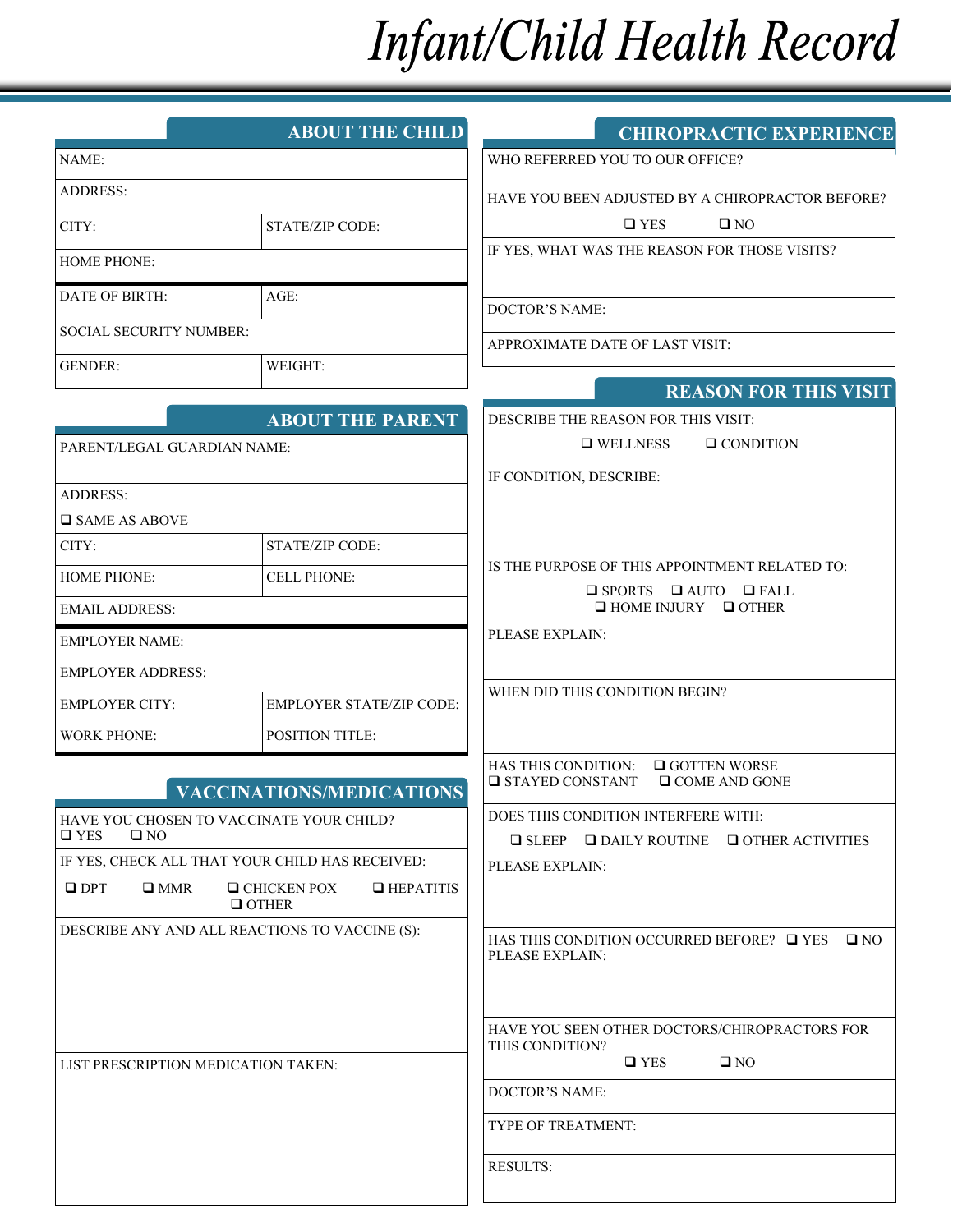## *COMPLETE THIS PAGE FOR CHILDREN INFANT TO 5 YEARS OF AGE*

| PRENATAL HISTORY                                                                    |                                                                                                                                                                                                                   | <b>CHILD'S CURRENT HEALTH STATUS</b>                                                                                             |                                           |                                         |
|-------------------------------------------------------------------------------------|-------------------------------------------------------------------------------------------------------------------------------------------------------------------------------------------------------------------|----------------------------------------------------------------------------------------------------------------------------------|-------------------------------------------|-----------------------------------------|
| DURING PREGNANCY DID YOU USE:                                                       |                                                                                                                                                                                                                   | HAS YOUR CHILD EVER TAKEN ANTIBIOTICS?                                                                                           | $\square$ YES                             | $\square$ NO                            |
| <b>O DRUGS/MEDICATIONS</b><br>$\Box$ TOBACCO/ALCOHOL                                | PLEASE EXPLAIN:                                                                                                                                                                                                   |                                                                                                                                  |                                           |                                         |
| IF YES, PLEASE EXPLAIN:                                                             |                                                                                                                                                                                                                   |                                                                                                                                  |                                           |                                         |
| <b>LOCATION OF BIRTH:</b>                                                           | PLEASE EXPLAIN:                                                                                                                                                                                                   | HAS YOUR CHILD EVER BEEN HOSPITALIZED?                                                                                           | $\square$ YES                             | $\square$ NO                            |
| $\Box$ HOME<br>$\Box$ BIRTHING CENTER<br>$\Box$ HOSPITAL                            |                                                                                                                                                                                                                   |                                                                                                                                  |                                           |                                         |
| <b>DESCRIBE YOUR DELIVERY:</b>                                                      |                                                                                                                                                                                                                   | THE NATIONAL SAFETY COUNCIL REPORTS APPROXIMATELY 50% OF                                                                         |                                           |                                         |
| $\Box$ LABOR WAS CHEMICALLY INDUCED $\Box$ LABOR WAS DOCTOR                         | CHILDREN FALL HEAD FIRST FROM A HIGH PLACE DURING THEIR FIRST<br>YEAR OF LIFE (I.E.: BED, CHANGING TABLE, STAIRS, ETC.).<br>WAS THIS THE CASE FOR YOUR CHILD?<br>$\square$ YES<br>$\square$ NO<br>PLEASE EXPLAIN: |                                                                                                                                  |                                           |                                         |
| <b>ASSISTED</b><br>$\Box$ C-SECTION DELIVERY<br>$\Box$ FORCEPS/VACUUM               |                                                                                                                                                                                                                   |                                                                                                                                  |                                           |                                         |
| <b>EXTRACTION</b><br>$\Box$ DOCTOR PULLED OR TWISTED BABY $\Box$ PREMATURE DELIVERY |                                                                                                                                                                                                                   |                                                                                                                                  |                                           |                                         |
| PLEASE EXPLAIN:                                                                     | HAS YOUR CHILD EVER BEEN IN A CAR ACCIDENT? □ YES<br>$\square$ NO                                                                                                                                                 |                                                                                                                                  |                                           |                                         |
|                                                                                     | PLEASE EXPLAIN:                                                                                                                                                                                                   |                                                                                                                                  |                                           |                                         |
| HOW LONG WAS THE LABOR FROM THE FIRST REGULAR                                       |                                                                                                                                                                                                                   |                                                                                                                                  |                                           |                                         |
| HOW LONG WAS THE 2ND STAGE (THE PUSHING PHASE) OF LABOR?                            | HAS YOUR CHILD EVER HAD SURGERY?<br>$\square$ YES<br>$\square$ NO<br>PLEASE EXPLAIN:                                                                                                                              |                                                                                                                                  |                                           |                                         |
|                                                                                     |                                                                                                                                                                                                                   |                                                                                                                                  |                                           |                                         |
| DESCRIBE ANY COMPLICATIONS EXPERIENCED DURING DELIVERY:                             | DOES YOUR CHILD HAVE DIFFICULTY INTERACTING WITH OTHERS?<br>$\square$ YES<br>$\square$ NO                                                                                                                         |                                                                                                                                  |                                           |                                         |
|                                                                                     |                                                                                                                                                                                                                   |                                                                                                                                  |                                           |                                         |
|                                                                                     | PLEASE EXPLAIN:                                                                                                                                                                                                   |                                                                                                                                  |                                           |                                         |
| DID YOU EXPERIENCE ANY ILLNESS(S) WHILE PREGNANT?                                   |                                                                                                                                                                                                                   |                                                                                                                                  |                                           |                                         |
| $\square$ YES<br>$\square$ NO<br>PLEASE EXPLAIN:                                    | HAVE YOU OR ANYONE ELSE NOTICED THAT YOUR CHILD IS NERVOUS,<br>TWITCHES, SHAKES OR EXHIBITS ROCKING BEHAVIOR?                                                                                                     |                                                                                                                                  |                                           |                                         |
|                                                                                     | $\square$ YES<br>PLEASE EXPLAIN:                                                                                                                                                                                  | $\square$ NO                                                                                                                     |                                           |                                         |
| PLEASE DESCRIBE ANY GENETIC DEFECT OR DISABILITIES:                                 |                                                                                                                                                                                                                   |                                                                                                                                  |                                           |                                         |
|                                                                                     |                                                                                                                                                                                                                   |                                                                                                                                  |                                           |                                         |
|                                                                                     | YOU LIKE ACCOMPLISHED?                                                                                                                                                                                            | WHAT CHANGES (IF ANY) IN YOUR CHILD'S HEALTH OR BEHAVIOR WOULD                                                                   |                                           |                                         |
|                                                                                     |                                                                                                                                                                                                                   |                                                                                                                                  |                                           |                                         |
| <b>BIRTH LENGTH:</b><br>the control of the control of the control of                |                                                                                                                                                                                                                   |                                                                                                                                  |                                           |                                         |
|                                                                                     |                                                                                                                                                                                                                   |                                                                                                                                  |                                           |                                         |
| APGAR SCORES: AT 1 MIN _______ /10 AT 5 MIN ______ /10                              |                                                                                                                                                                                                                   | <b>CHILD'S HEALTH HISTORY</b>                                                                                                    |                                           |                                         |
| ULTRASOUND DURING PREGNANCY? □ YES<br>$\square$ NO                                  | <b>INSTRUCTIONS:</b> Please check each of the diseases or<br>conditions that the child now or has had in the past. While they                                                                                     |                                                                                                                                  |                                           |                                         |
| $\square$ NO                                                                        |                                                                                                                                                                                                                   | may seem unrelated to the purpose of the appointment, they can<br>affect the overall diagnosis, care plan and the possibility of |                                           |                                         |
|                                                                                     | being accepted for care.                                                                                                                                                                                          |                                                                                                                                  |                                           |                                         |
| DID YOU FORMULA FEED THE BABY?<br>$\square$ YES<br>$\square$ NO                     |                                                                                                                                                                                                                   |                                                                                                                                  |                                           |                                         |
| IF YES, HOW LONG?                                                                   | $\Box$ ACID<br><b>REFLUX</b>                                                                                                                                                                                      | $\hfill\blacksquare$<br>CONSTIPATION                                                                                             | <b>EXECUENT COLDS,</b><br><b>COUGHS</b>   |                                         |
| AT WHAT AGE DID YOU INTRODUCE:                                                      |                                                                                                                                                                                                                   |                                                                                                                                  |                                           |                                         |
| $SOLIDS:$                                                                           | $\Box$ ASTHMA                                                                                                                                                                                                     | $\Box$ DIARRHEA                                                                                                                  | <b>INPERACTIVITY</b>                      |                                         |
|                                                                                     | $\square$ BED                                                                                                                                                                                                     | <b>O DIFFICULT WEIGHT</b>                                                                                                        |                                           | $\hfill\blacksquare$ LEARNING DISORDERS |
| ARE YOU AWARE OF ANY FOOD OR JUICE ALLERGIES OR                                     | <b>WETTING</b>                                                                                                                                                                                                    | <b>GAIN</b>                                                                                                                      |                                           |                                         |
| INTOLERANCE? $\Box$ YES<br>$\square$ NO                                             | $\Box$ COLIC                                                                                                                                                                                                      | $\square$ EAR INFECTIONS                                                                                                         | $\square$ SLEEPING<br><b>DIFFICULTIES</b> |                                         |